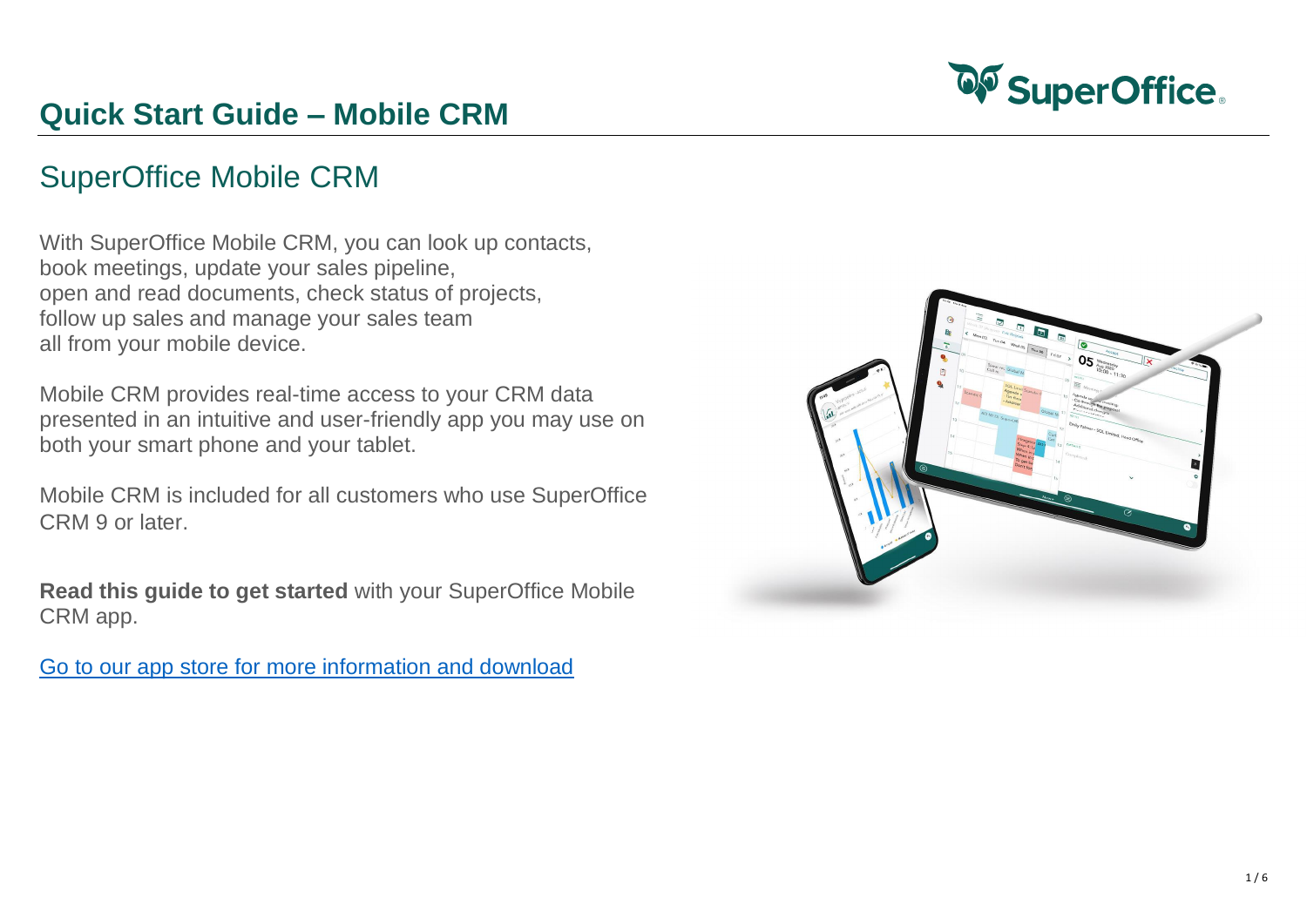

### General

### **Create new**

The **New** button creates a new entry in the database. What type of entry that is created depends on which screen you are in e.g. **Diary**, **Company/contact, Sales or Project**.

### **Search**

To view the diary of other users, tap your name and choose a user from a list. This also apply in the sales section.



### **Tabs**

The main screens and associated sub-screens consist of tabs. You can see which tab is selected, because its icon will be highlighted.

### **Swipe**

Throughout the app, you can swipe for easier and faster navigation. Access the menu to edit contacts, add to favourite, send SMS, or send an e-mail. In addition the green button allows you to create a new email or call the contact directly.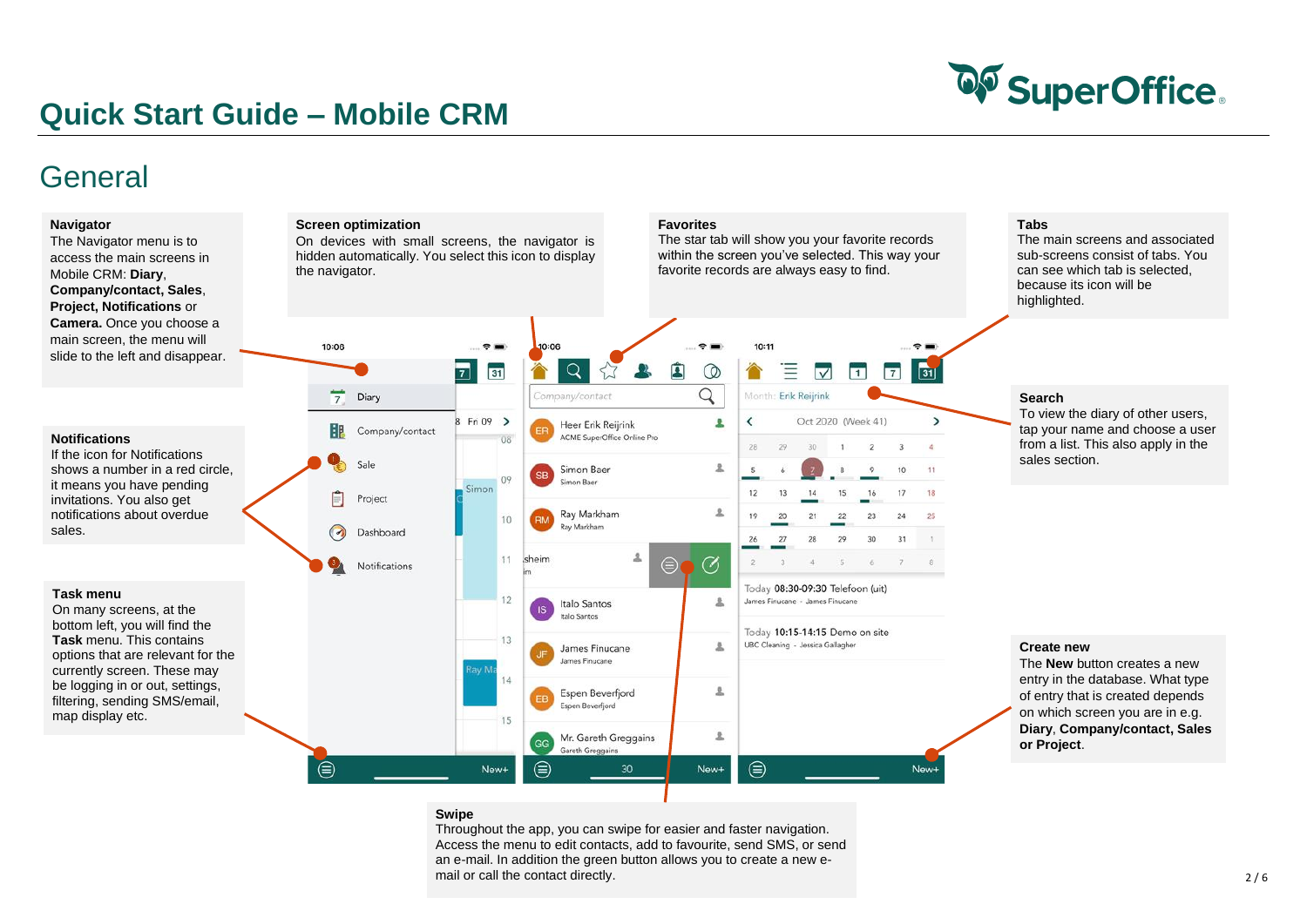

### Copy contacts to local address book

To copy a contact from SuperOffice to the local address book on your device follow these steps:

- 1. Navigate to the **Contact** page
- 2. Open a **Contact** (either in the history list or search for any)
- 3. Select **Task** > **Copy to contact list on your device**



The contact will be added to the local address book in the account specified under Phone contact accounts

### Show address in map

To view any address on either a Company or Contact in Mobile CRM follow these steps:

- 1. Navigate to the **Company/contact** page
- 2. Open a **Company** or **Contact** (either in the history list or search for any)
- 3. Tap on the **Location icon** in the menu bar, or tap on the field **Street Address**
- 4. If the field contains an address, Google maps will open on your



Mobile CRM will open the default map service on the your device and show the address of the selected **Company** or **Contact**.

*Note: The Map URL can be changed under system settings and may vary depending on the device.*

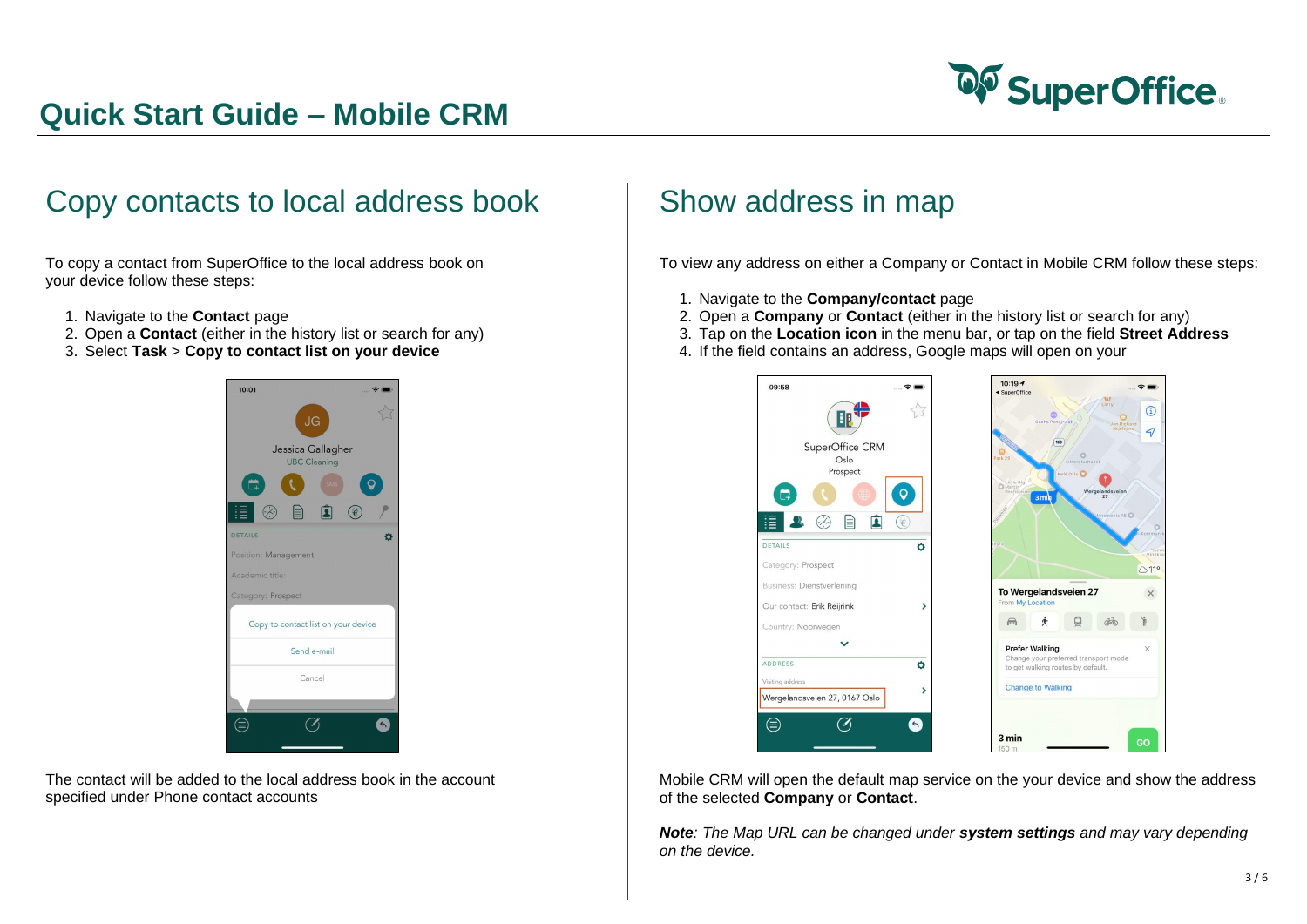

## Adjust the filter settings

When a company has a lot of activities registered, it can take time to look up a specific document or activity. By using filters, you narrow down the lists of documents and activities.

- 1. Navigate to the **Company** or **Contact** section
- 2. Select a Company or a Contact ( search or from history list)
- 3. Click on the **documents tab**
- 4. Choose **View all, View open only, Hide e-mails, or View mine only**



Using one of these filters reduces the number of activities making it easier to find what you are looking for.

### Archive an image

Pictures are more and more used as documentation. Here's how you can save images directly from you phone in SuperOffice CRM using Mobile CRM:

- 1. Navigate to a relevant **Company/contact, Sale, or Project** and open the **documents** tab
- 2. Select **New document**
- 3. Now you can choose to either take a picture using your camera, or you can choose a picture that is saved on your phone.
- 4. Tap and drag to select a region, or select OK to use the entire image
- 5. Add a title for the image, connect the image to the relevant sale and/or project and add a description. Once you added all the relevant details, click Save.



The image will be visible for all user momentarily on the corresponding company, contact, and project card.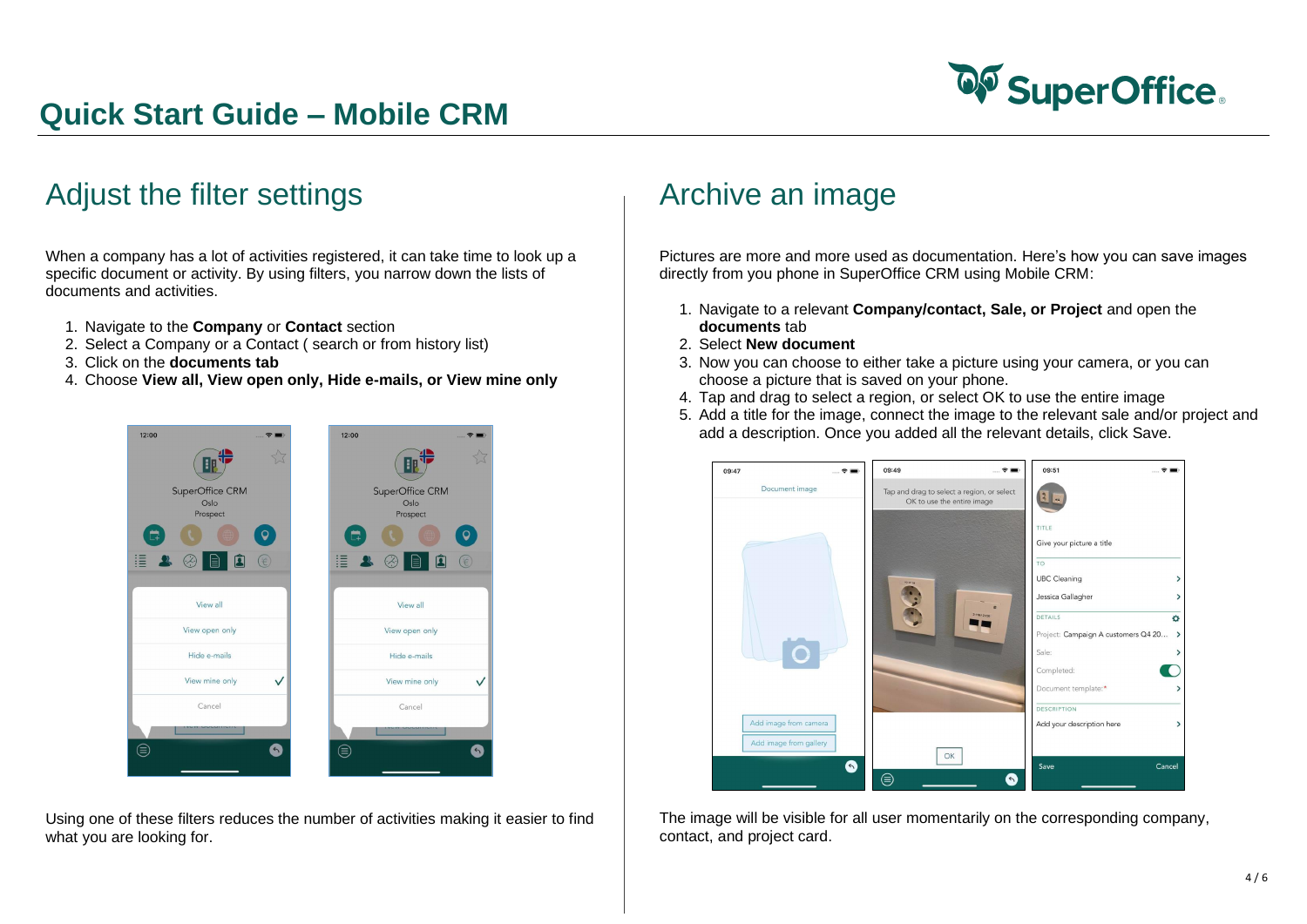

## Setting up an email account

To use and be able to send an email(s) within Mobile CRM, an email account needs to be configured.

Go to the **Personal settings** menu in SuperOffice and choose **Mobile CRM settings**. In the Mobile CRM settings, press Send. Open the e-mail you receive on your mobile or tablet and click on the link in the e-mail. Next follow the instructions on your screen.

Once you are logged into the app again, click on the **Task** button, go to **Settings**, and then choose **Email settings.**

### First time use/login

To download the Mobile CRM app follow these steps:.

- 1. Access **Apple AppStore** or **Google Play** depending on your device
- 2. Download and install the SuperOffice Mobile CRM app
- 3. Start the SuperOffice Mobile CRM app
- 4. Choose the connection for your SuperOffice installation If you choose to connect to a local installation, enter the **SuperOffice server URL** for your company. (Ask your IT-department)
- 5. Login using your username & password